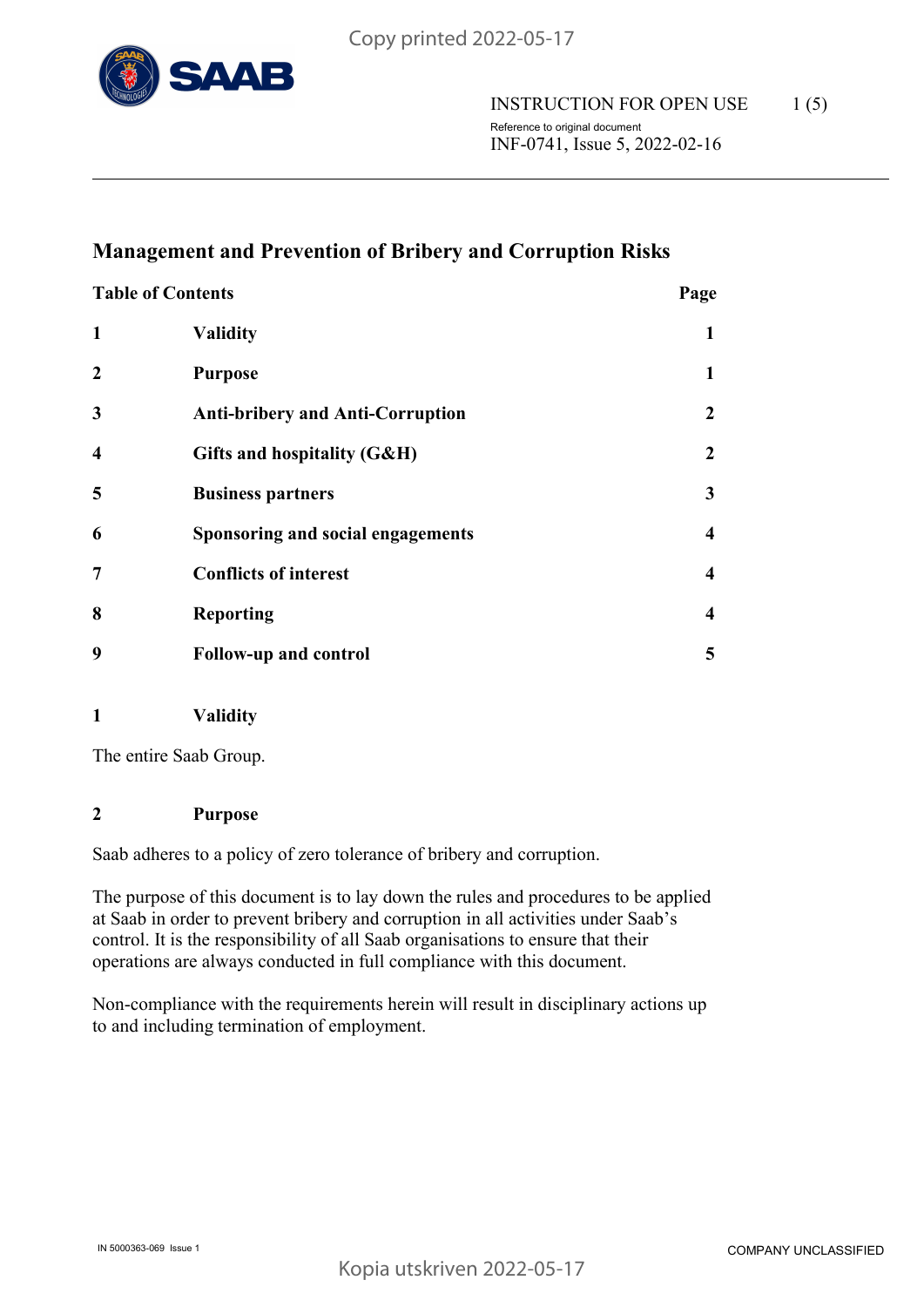

## **3 Anti-bribery and Anti-Corruption**

**Bribery** is the offering, providing, authorising, requesting, or receiving of a financial or other advantage for the purpose of encouraging or inducing the recipient or any other person to act improperly or to secure an improper advantage.

A bribe can take many forms, for example:

- money or financial instruments
- unreasonable gifts, entertainment or hospitality
- unwarranted rebates or discounts
- excessive commissions or fees
- kickbacks
- improper sponsorships
- improper political or charitable contributions
- anything else of value.

A financial or other advantage need not necessarily be of large value to constitute a bribe. Anything that is given with the intent of getting something in return is a bribe. Already the offer or promise of a bribe constitutes bribery. It is not necessary that the bribe is actually given or received.

**Corruption** has the same attributes as bribery and can be summarized as the misuse of entrusted power, whether in public or private sector, for private gain.

Neither Saab nor anyone acting on Saab's behalf may engage in corruption or provide, authorise, request or receive a bribe either directly or indirectly, including through any third party. This includes the prohibition of facilitation payments, i.e. payments to a public or governmental official to expedite or speed up a routine procedure or service to which the payer is already entitled.

Reference WHY-0024 Anti-Bribery and Corruption Policy

# **4 Gifts and hospitality (G&H)**

G&H is a widely accepted aspect of building goodwill and good business relationships with existing and potential business partners. However, improperly managed G&H may constitute or be perceived as bribery. To ensure that G&H is not misused or misinterpreted for bribery, the offering or receiving of G&H shall always follow the rules and procedures laid down in Saab's instruction for G&H.

Reference INF-0744 Gifts and Hospitality at Saab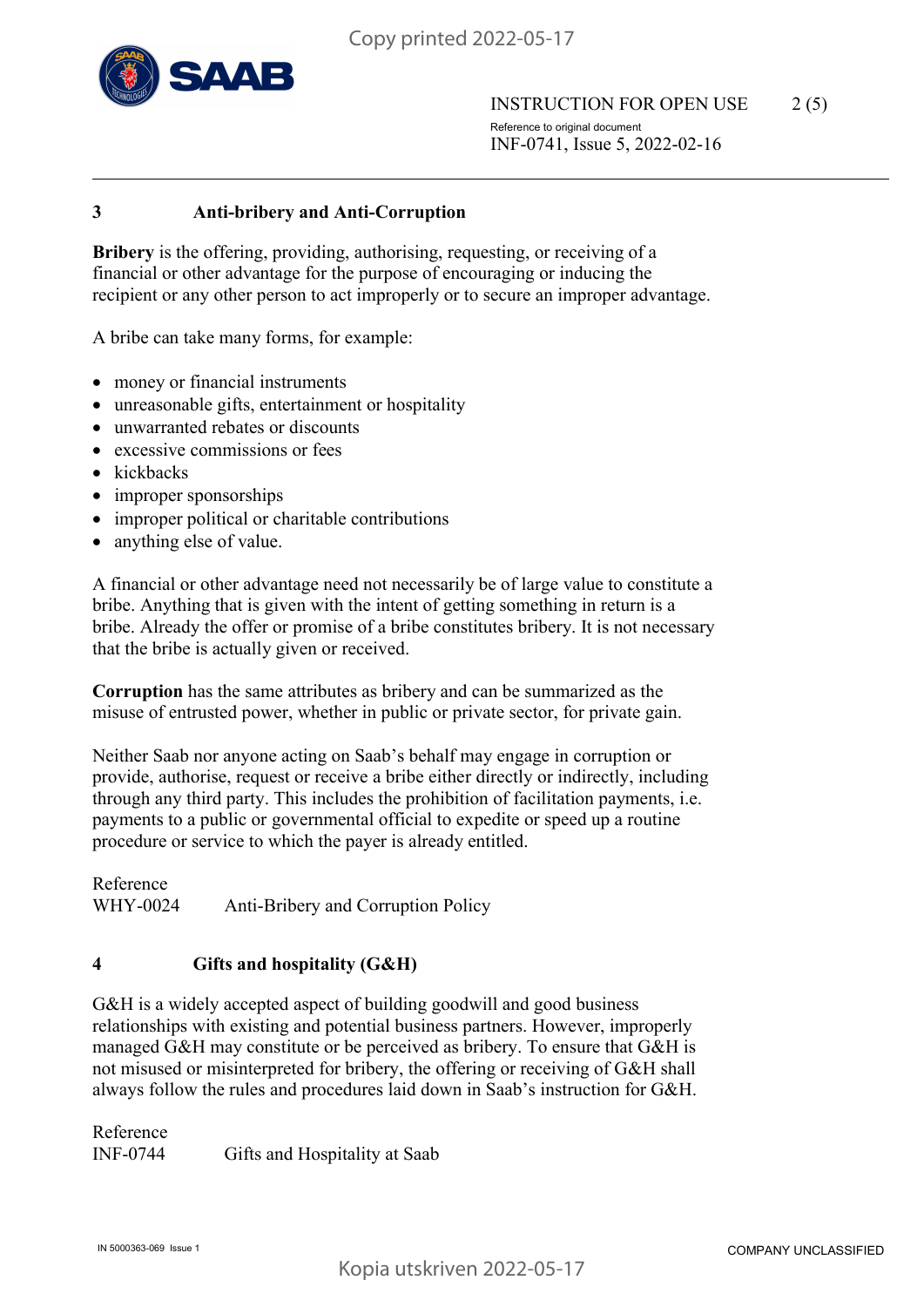

#### **5 Business partners**

Saab can be held liable for the acts of business partners that perform services for or on behalf of Saab. Accordingly, due care must be exercised in relation to all business partners to ensure that any associated corruption or reputational risks are identified, assessed and properly dealt with.

All business partners shall be subject to corruption risk management processes. The categorization of business partners, in decreasing order of risk, and the applicable process for each category is set out below.

| <b>Category 1</b>                                                                                                                      | <b>Category 2</b>                                                              | <b>Category 3</b>                                                      | Category 4                                                                 |
|----------------------------------------------------------------------------------------------------------------------------------------|--------------------------------------------------------------------------------|------------------------------------------------------------------------|----------------------------------------------------------------------------|
| <b>Business</b><br>Intermediaries<br>(market consultants,<br>lobbyists, offset<br>consultants, strategic<br>advisers and<br>resellers) | <b>Prime Contractors</b><br><b>Offset Suppliers</b><br><b>Teaming Partners</b> | Joint Venture<br>Partners                                              | All other                                                                  |
| Corruption risk<br>management in<br>accordance with<br><b>INF-0742</b>                                                                 | Corruption risk<br>management in<br>accordance with<br><b>INF-0743</b>         | Corruption risk<br>management in<br>accordance with the<br>M&A process | Corruption risk<br>management in<br>accordance with<br>ordinary operations |

For more information and guidance about which business partners that belong in each category, please refer to Saab's Business Partner Categorization Table GMS-0518 or contact E&C or MNM.

If a business partner falls into more than one category then it should be managed in accordance with the corruption risk management process for the category which is considered the highest risk.

If you are in doubt about the categorization of a business partner or the applicable corruption risk management process you are instructed to contact Ethics and Compliance or Market Network Management

| References |                                                            |
|------------|------------------------------------------------------------|
| INF-0742   | Corruption risk management of Category 1 Business Partners |
|            | (Business Intermediaries)                                  |
| INF-0743   | Corruption risk management of Category 2 Business Partners |
| GMS-0518   | Saab's Business Partner Categorization Table               |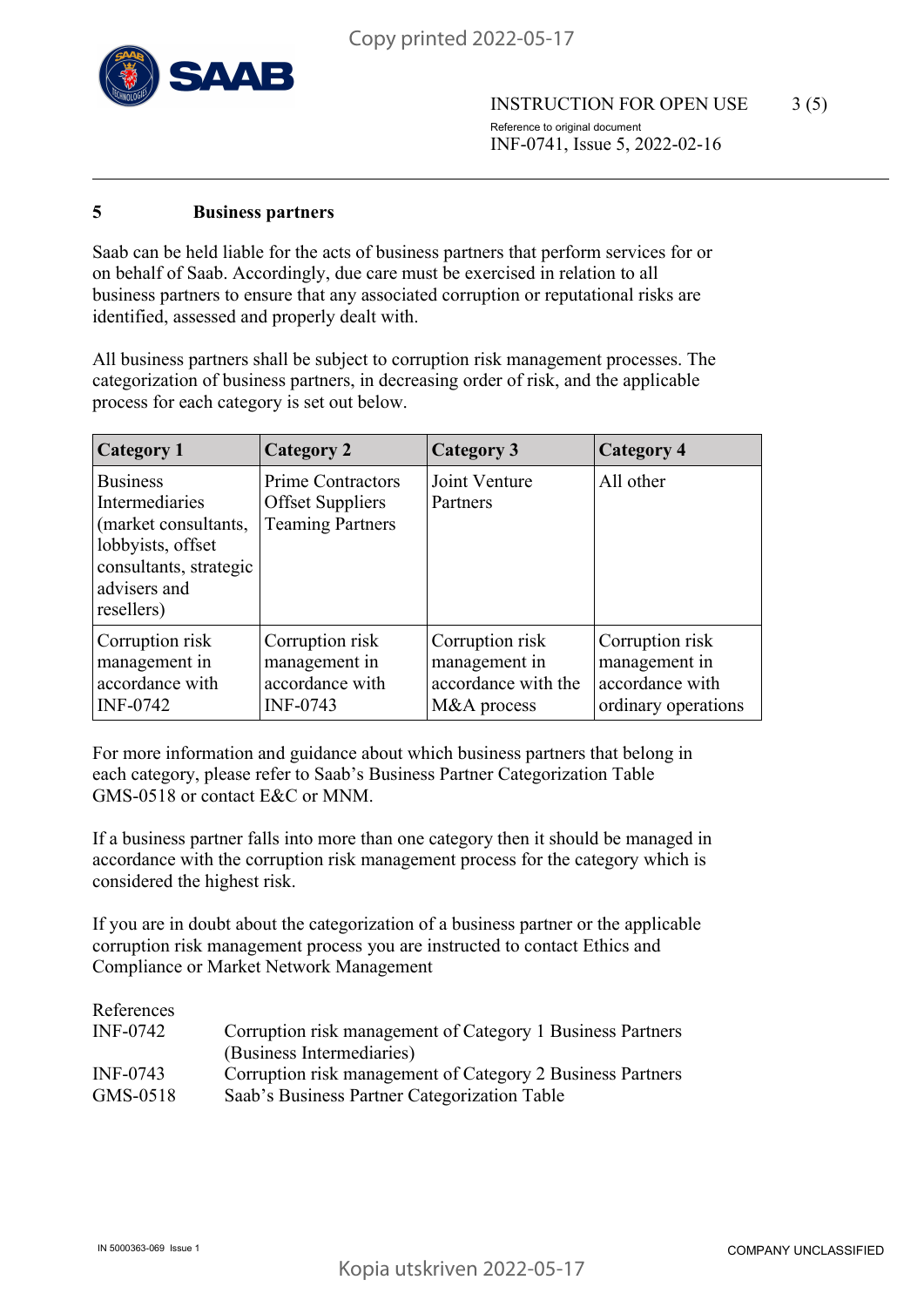

INSTRUCTION FOR OPEN USE 4(5) Reference to original document INF-0741, Issue 5, 2022-02-16

#### **6 Sponsoring and social engagements**

Sponsoring and donations must never be used with the intent to secure an improper business advantage. Where sponsoring initiatives involves hospitality packages, their content and use must be consistent with Saab's internal rules for G&H. Sponsoring activities and donations must always be aligned with Saab's Sponsorship Policy and follow the rules and procedures laid down in Saab's guidelines for sponsorships and donations.

| References      |                                       |
|-----------------|---------------------------------------|
| WHY-0027        | Sponsorship and donation Policy       |
| <b>INF-0703</b> | Guidelines sponsorships and donations |

# **7 Conflicts of interest**

A conflict of interest occurs when personal or financial interests interfere, or may appear to interfere, with Saab's best interests. It is not possible to list exhaustively all situations in which a conflict may arise. However, the basic factor in all conflicts of interest is the division of loyalty between Saab's interests and personal interests. Employee hiring, procurement and outside jobs are examples of activities that may give rise to conflicts of interest.

Saab employees are expected to act at all times in the best interest of Saab and never let business dealings on behalf of Saab be influenced by personal considerations or relationships.

Anyone involved in a situation which may constitute a conflict of interest or which others could reasonably perceive as a conflict of interest, must report it to his or her superior, to HR or to Group Legal Affairs who will assess whether there is a conflict of interest and how to best address it.

# **8 Reporting**

All Saab employees have a duty to report suspected non-compliance with this document. Reports can be made to a superior manager, to a compliance officer, to the general counsel, or through the Saab Whistleblowing Hotline. All reports will be followed-up and handled in accordance with Saab's Whistleblowing Policy.

Reference INF-0399 Whistleblowing at Saab